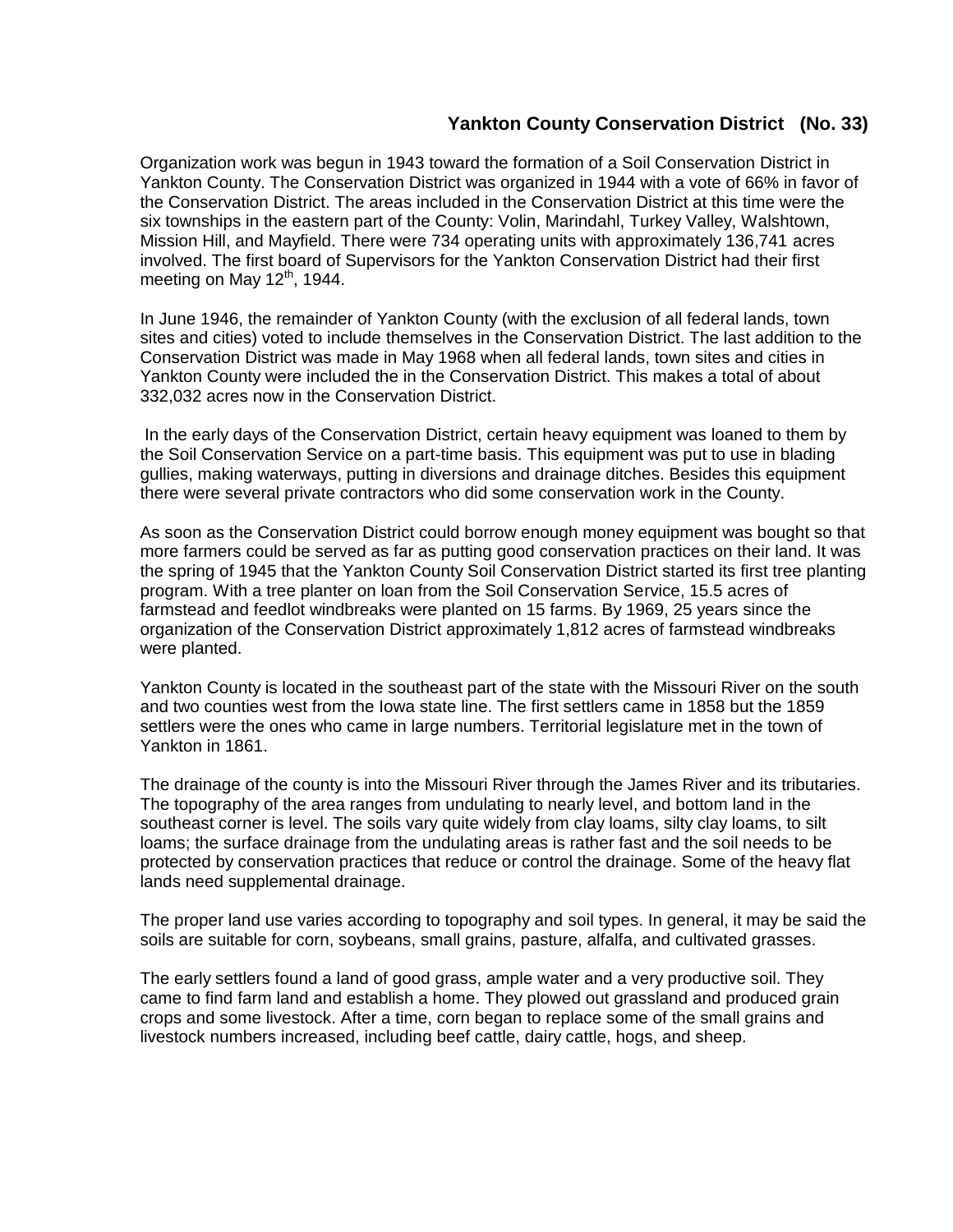This type of farming was carried on for a matter of 75 or 80 years when things began to happen. The dry years came along and much of the land suffered from both water and wind erosion. Yields were low due to lack of moisture and reduced productivity.

By the early 1940's there were soil conservation districts on three sides of Yankton County and the people saw the conservation work that was being done in these conservation districts so they became interested. Several meetings were held to explain the organization and operation of a conservation district. The following March a conservation district was organized covering nearly the north half of Yankton county. In 1946 the remainder of the county was added to the Conservation District.

Yankton County Conservation District history by year

May 12<sup>th</sup>, 1944, the Yankton County Soil Conservation held their first regular meeting to elect supervisors. Harry Christopherson of Menno elected Chair, Edward Lein of Volin elected vice chair, Olaf Gilbertson of Irene elected secretary, and George Lyngstad of Volin elected treasurer. Leonard Gorseth of Volin was the  $5<sup>th</sup>$  member of the board. A Memorandum of Understanding between the Conservation District and the Department of Agriculture was signed. 1945: The cost for tree planting was \$15.00 per acre. This cost included the trees.

1946: Supervisors were paid \$4.00 per meeting plus  $5¢$  per mile.

1947: 36.8 acres of trees were planted. \$2,029.75 worth of heavy equipment work had been done. The Conservation District purchased a D-6 tractor and dozer.

1948: The cost for tree planting was \$25.00 per acre with the Conservation District supplying the trees and \$10.00 per acre for the use of the tree planter with the farmer furnishing the trees. 1949: The Conservation District's D-6 tractor was put to work in Nebraska to help open blocked roads due to heavy snow fall. \$9.00 per hour was the rate charged for this service.

1950: A new D-6 tractor was purchase for \$4,625.00. A 1939 pickup was purchased for \$251.51. Supervisoers included Chairmen, Praben Engen, Olaf Gilbertson, Harry

Christopherson, Warren Libakken, Emil Gall, Martin Slemp, and Clyde Hicks.

1951: An agreement is signed by the landowners in which the farmer agrees to cultivate and maintain their shelterbelt for 20 years.100 acres of trees were planted.

1952: The Conservation District office was moved into the Dakota National Bank. The tree planter wages were raised to \$1.75 per hour.

1953: Conservation District equipment was stored in Volin, SD for \$50.00 per year. The cost for tree planting was \$30.00 per acre with the Conservation District supplying the trees and \$15.00 per acre for the use of the tree planter with the farmer furnishing the trees. The Conservation District purchased a Brillion grass drill.

1954: Ten year anniversary of the Yankton County Soil Conservation District. Tree maintenance agreement was changed from 20 years to 5 years.

1955: The Conservation District assisted the Yankton 4-H in finding suitable grounds for their building.

1956: The Conservation District planted 40 acres of trees. One bundle of trees (25 in a bundle) was \$1.75. Work accomplished included trees on 27 farms, dams on 5 farms, and terracing on 7 farms.

1957: Approximately 150 farms in the Marne Creek each had a total loss of approximately 5 acres of crop due to flooding.

1958: June, 1958 the first ad was displayed in the Yankton P & D advertising what services are available through the Conservation District. The display ad cost \$1.80.

1959: The Conservation District planted trees on 30 farms. The watershed committee had a proposed plan over \$300,000 for a 100 year flood protection for the city of Yankton.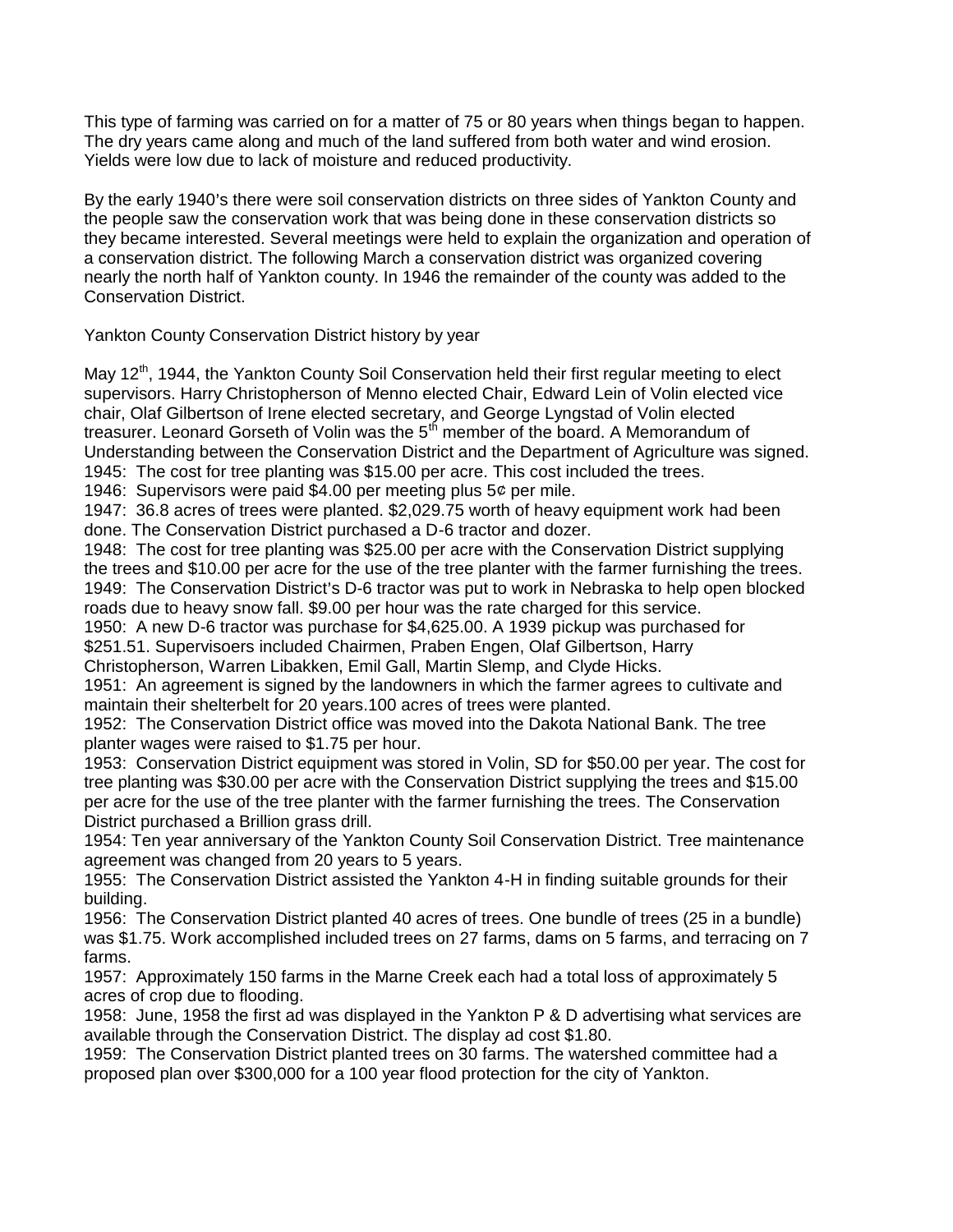1960: 21 acres of trees were planted. The soil conservation districts across South Dakota considered changing their name to soil & water conservation district. \$5.00 was given from each Conservation District for lobbying.

1961: 5,000 trees were ordered and planted by the Conservation District. Yankton County Soil Conservation District is now called Yankton County Soil & Water Conservation District. 1962: The Conservation District planted 40 acres of trees. An updated Memorandum of Understanding between the Conservation District and the USDA was signed and put into effect. 1963: Sugar beet production is a new crop. Charge to rent the Brillion seeder is raised to 75 $\varphi$ per acre with a \$5.00 minimum.

1964: The Conservation District purchased their first gopher machine for \$300.00. The charge for rental was \$1.00 per acre. Over 30 acres of trees were planted. A Conservation District secretary was hired at \$1.00 per hour for 4 days per week.

1965: 34 acres of trees were planted by the Conservation District. The Conservation District is looking for several tree storage pits to store trees in.

1966: 21 farms signed up for tree planting for a total of 33 acres. The Conservation District reported having many requests for dams and dugouts. Trees are being stored at Rhian Oil. All types of conservation work in the county are above average.

1967: The Conservation District secretary's salary was raised to \$1.40 per hour. The Conservation District sold their 2 Brillion seeders for \$40.00. Farmers are given the choice to either pay the total amount owed to the Conservation District or to sign a purchasing agreement at the ASCS office where the cost share would go directly to the Conservation District.

1968: 20 acres of trees were planted. The Conservation District purchased a Ford Tractor for \$250.00. Drill rental was increased to \$2.00 per acre with a \$20.00 minimum. The cost for tree planting was raised to  $50¢$  per rod row.

1969: The State Hospital agreed to let the Conservation District store trees in their potato house which stays around 40 degrees. Inmates from the State Hospital were hired to help plant trees. 55 acres of trees were planted. The Conservation District's secretary's wages were raised from \$1.40 to \$1.60.

1970: 40 acres of trees were planted. 20 dams, 2 terracing jobs, and 2 waterways were completed.

 $1971 - 1984$ : Records were not found.

1985: District Conservationist Lloyd V. Gehm discusses the possibility of the Yankton Field office getting a computer.

1986: Conservation Districts are required to have a nursery license to sell trees. Beetles were used in the county for Musk Thistle. Tree planting is slow due to the bad weather conditions. The third signup for Conservation Reserve Program (CRP) is in progress.

1987: 330 acres of grass were seeded. A Cooperative Working Agreement between the Soil Conservation Service and the Conservation District was signed.

1988: Work is being done along the Missouri River banks to clean up trash and dead trees. Tree planting crew was paid \$5.00 per hour. Dams and livestock ponds were prioritized in the county due to the dry conditions.

1989: A Nu-Way tree planter was purchased. Tree planting rates were 70¢ per tree seedling planted. Handplants were sold for  $50¢$  a tree.

1990: Burning of CRP acres is discouraged due to the dry weather conditions. Trees are stored at the Well's Blue Bunny cooler. 4 dugouts were completed.

1991: A cooling unit for the trees was purchased. The trees are now being stored in a refer trailer. Handplants were sold for  $90¢$  a tree. The charge for tree planting was changed to \$2.80 per rod row. Land for sale by the State of South Dakota is being looked at by the Conservation District. The Conservation District plans to build a storage shed on this land.

1992: Land was purchased from the State of South Dakota, next to the National Guard Armory. James Steel built a storage shed for the Conservation District.